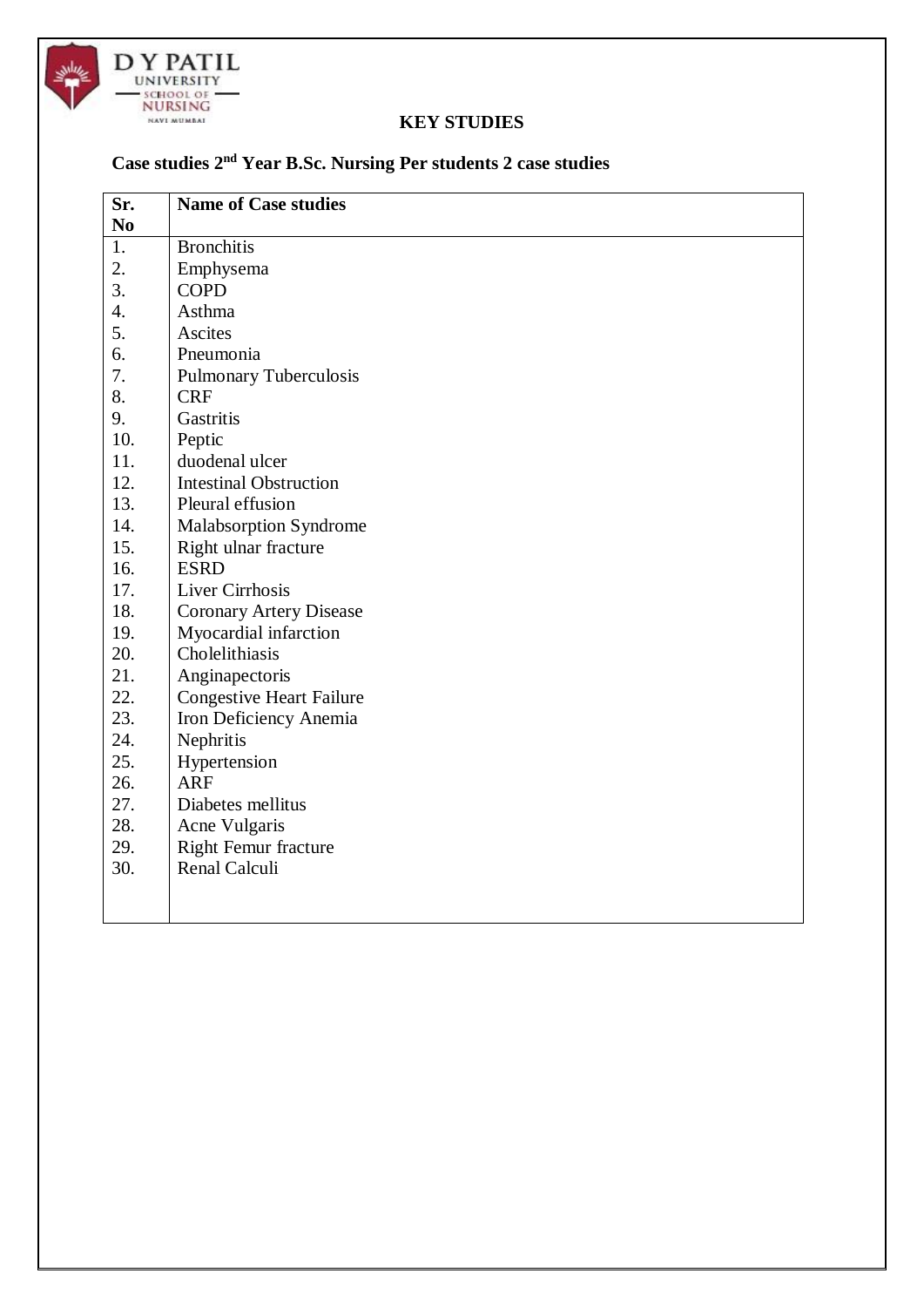

# **Case studies 3rdYear B.Sc. Nursing per students 2 case studies**

| Sr.            | <b>Name of Case studies</b>     |
|----------------|---------------------------------|
| N <sub>0</sub> |                                 |
| 1.             | Acute Supportive otitis Media   |
| 2.             | Chronic Supportive otitis media |
| 3.             | Tonsillitis                     |
| 4.             | <b>Sinusitis</b>                |
| 5.             | Cataract                        |
| 6.             | Ischemic Stroke                 |
| 7.             | Hemorrhagic stroke              |
| 8.             | Ischemic stroke                 |
| 9.             | Meningitis                      |
| 10.            | Delirium                        |
| 11.            | Amenorrhea                      |
| 12.            | Dysmenorrhea                    |
| 13.            | <b>Oral Cancer</b>              |
| 14.            | <b>Breast Cancer</b>            |
| 15.            | <b>Ovarian Cancer</b>           |
| 16.            | Meningioma                      |
|                |                                 |
|                |                                 |
|                |                                 |

## **Case Studies for M.SC 1st Year Clinical Specialty- I ( per students 2 case studies)**

| Sr.            | <b>Name of Case studies</b>     |
|----------------|---------------------------------|
| N <sub>0</sub> |                                 |
| 1.             | <b>COPD</b>                     |
| 2.             | Asthma                          |
| 3.             | <b>Pulmonary Tuberculosis</b>   |
| 4.             | <b>Intestinal Obstruction</b>   |
| 5.             | Malabsorption Syndrome          |
| 6.             | Pneumonia                       |
| 7.             | Ascites                         |
| 8.             | Liver Cirrhosis                 |
| 9.             | Pleural effusion                |
| 10.            | <b>Coronary Artery Disease</b>  |
| 11.            | Gastritis                       |
| 12.            | Myocardialinfarction            |
| 13.            | <b>Congestive Heart Failure</b> |
| 14.            | Iron Deficiency Anemia          |
| 15.            | <b>CRF</b>                      |
| 16.            | Pneumonia                       |
| 17.            | <b>ARF</b>                      |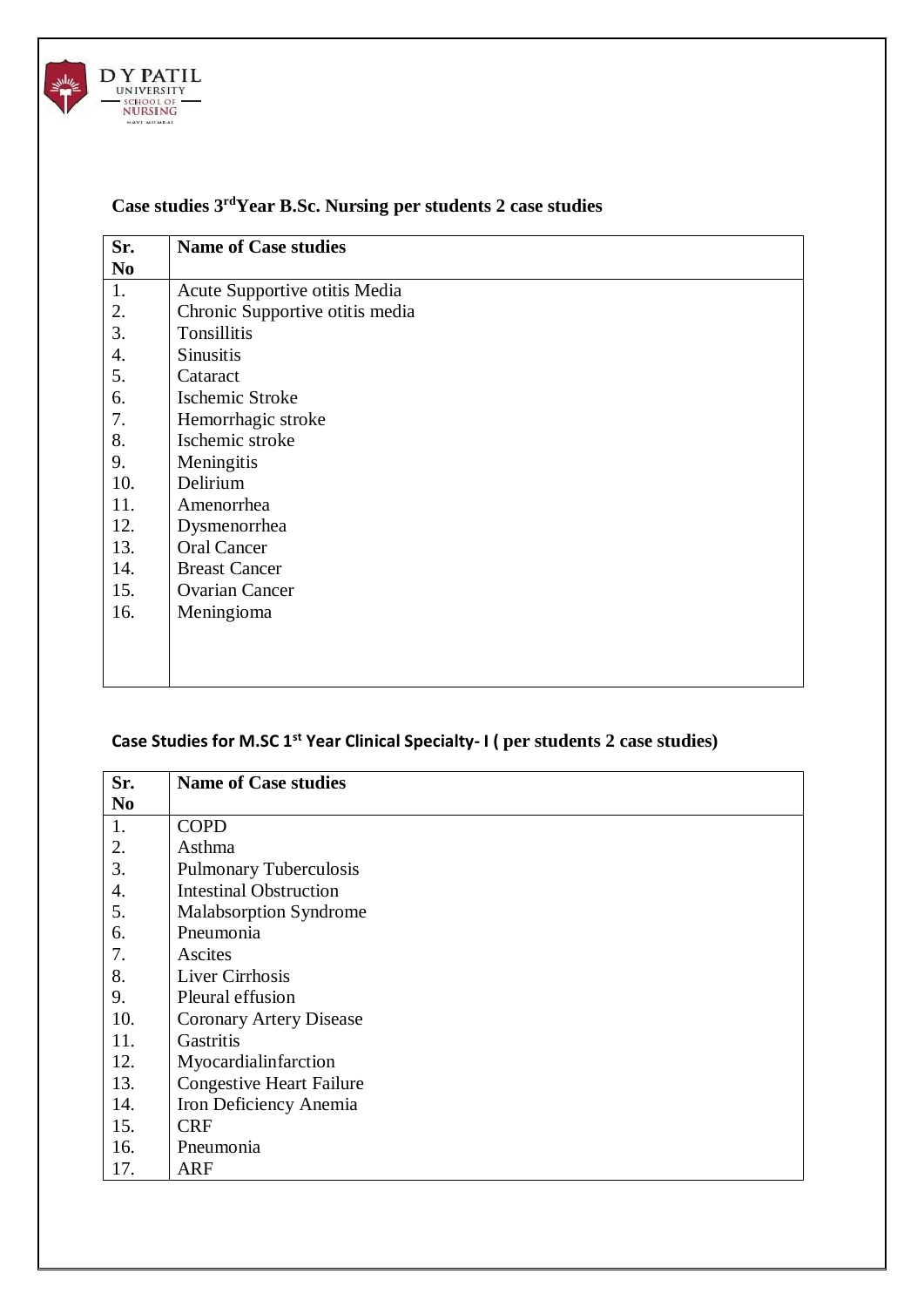

| 18. | Hypertension |
|-----|--------------|
|-----|--------------|

- 19. Renal Calculi
- 20. ESRD
- 21. Diabetes mellitus

### **Case Studies for M.SC 1st Year Clinical Specialty II (CARDIO VASCULAR AND THORACIC NURSING)**

| Sr.            | <b>Name of Case studies</b>     |
|----------------|---------------------------------|
| N <sub>0</sub> |                                 |
| 1.             | <b>Bronchitis</b>               |
| 2.             | Asthma                          |
| 3.             | Emphysema                       |
| 4.             | <b>COPD</b>                     |
| 5.             | Pneumonia                       |
| 6.             | Pleural effusion                |
| 7.             | <b>Pulmonary Tuberculosis</b>   |
| 8.             | <b>Coronary Artery Disease</b>  |
| 9.             | Myocardialinfarction            |
| 10.            | <b>Valvular Heart Disease</b>   |
| 11.            | Anginapectoris                  |
| 12.            | <b>Congestive Heart Failure</b> |
|                |                                 |

#### **Case Studies for M.SC 1st Year Clinical Specialty II (Critical Care Nursing)**

| Sr.            | <b>Name of Case studies</b>     |
|----------------|---------------------------------|
| N <sub>0</sub> |                                 |
| 1.             | Asthma                          |
| 2.             | <b>COPD</b>                     |
| 3.             | Pneumonia                       |
| 4.             | Pleural effusion                |
| 5.             | <b>Intestinal Obstruction</b>   |
| 6.             | Pleural effusion                |
| 7.             | Myocardialinfarction            |
| 8.             | <b>ARF</b>                      |
| 9.             | Liver Cirrhosis                 |
| 10.            | Anginapectoris                  |
| 11.            | <b>Congestive Heart Failure</b> |
| 12.            | <b>CRF</b>                      |
| 13.            | <b>Coronary Artery Disease</b>  |
| 14.            | <b>ESRD</b>                     |
| 15.            | $2nd$ degree right leg burn     |
| 16.            | Diabetes mellitus               |
|                |                                 |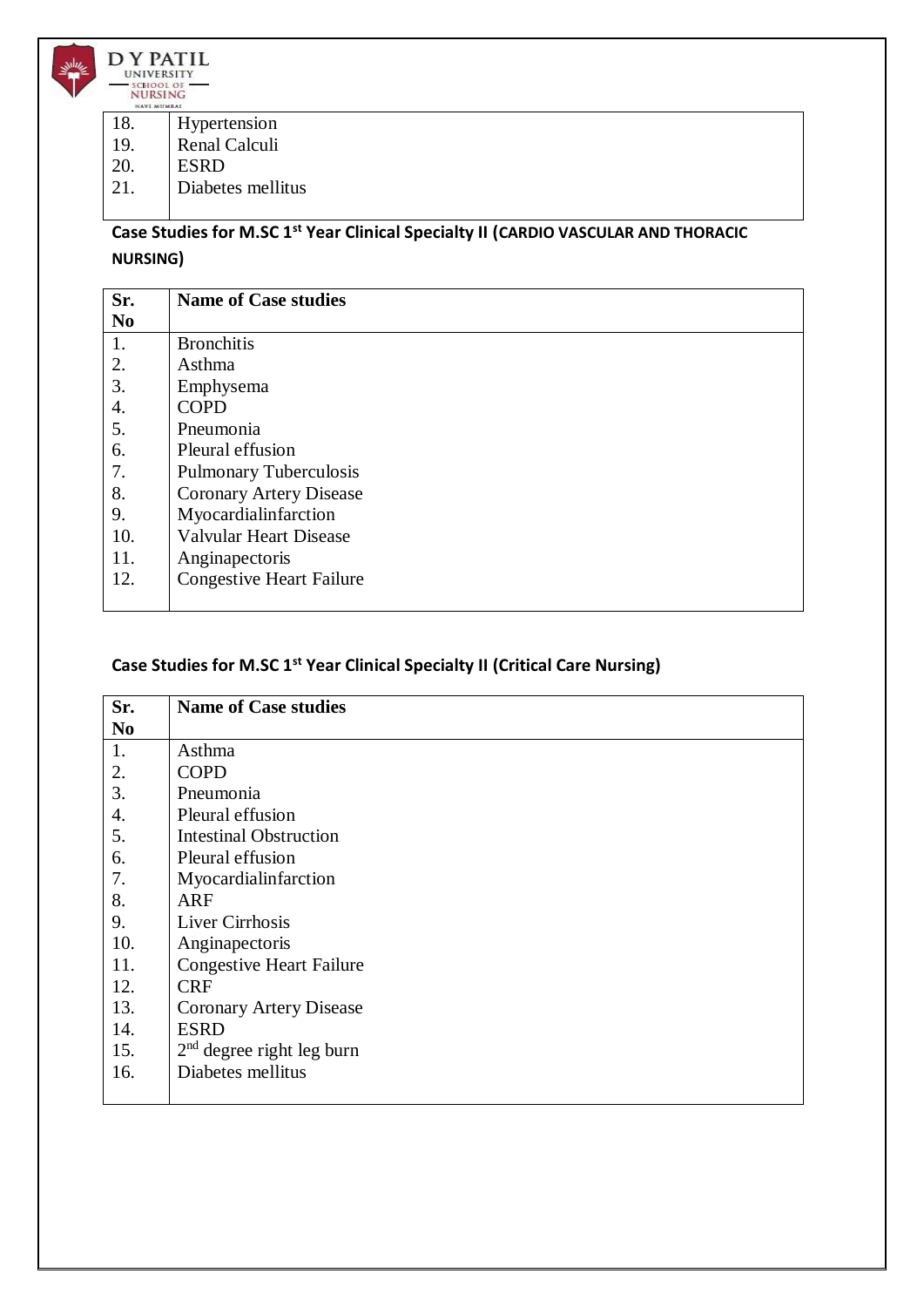

#### **List of Common Case Studies in Child Health Nursing for all three programs (Per students 2 case studies)**

| S. No.          | <b>Common Case studies in Child Health</b> |
|-----------------|--------------------------------------------|
| 1               | <b>ADHD</b>                                |
| $\overline{2}$  | Chickenpox                                 |
| 3               | Febrile convulsions                        |
| $\overline{4}$  | Asthma                                     |
| 5               | Autism                                     |
| 6               | Crebral palsy                              |
| 7               | <b>Congenital Heart Disease</b>            |
| 8               | Common Cold.                               |
| 9               | Bronchitis and Bronchiolitis.              |
| 10              | Stomach Flu (Gastroenteritis)              |
| 11              | <b>Biliary Atresia</b>                     |
| 12              | Febrile Seizures.                          |
| 13              | Chickenpox                                 |
| 14              | <b>Juvenile Diabetes</b>                   |
| $\overline{15}$ | Asthma.                                    |
| 16              | Otitis Media                               |
| 17              | Eczema.                                    |
| 18              | imperforated Anus                          |
| 19              | <b>Abd Distension</b>                      |
| 20              | spina bifida                               |
| 21              | leukemia                                   |
| 22              | HT                                         |
| 23              | Truncus artiosis                           |
| 24              | <b>VSD</b>                                 |
| 25              | Hunteightons disease                       |
| 26              | Diabetic TYPE 1                            |
| 27              | Interstitial lung disease                  |
| 28              | Neonatal jaundice                          |
| 29              | Wilms Tumour                               |
| 30              | Tetrology of fallot                        |
| 31              | <b>Truncus Arteriosus</b>                  |
| 32              | <b>Cleft Palate</b>                        |
| 33              | Down Syndrome                              |